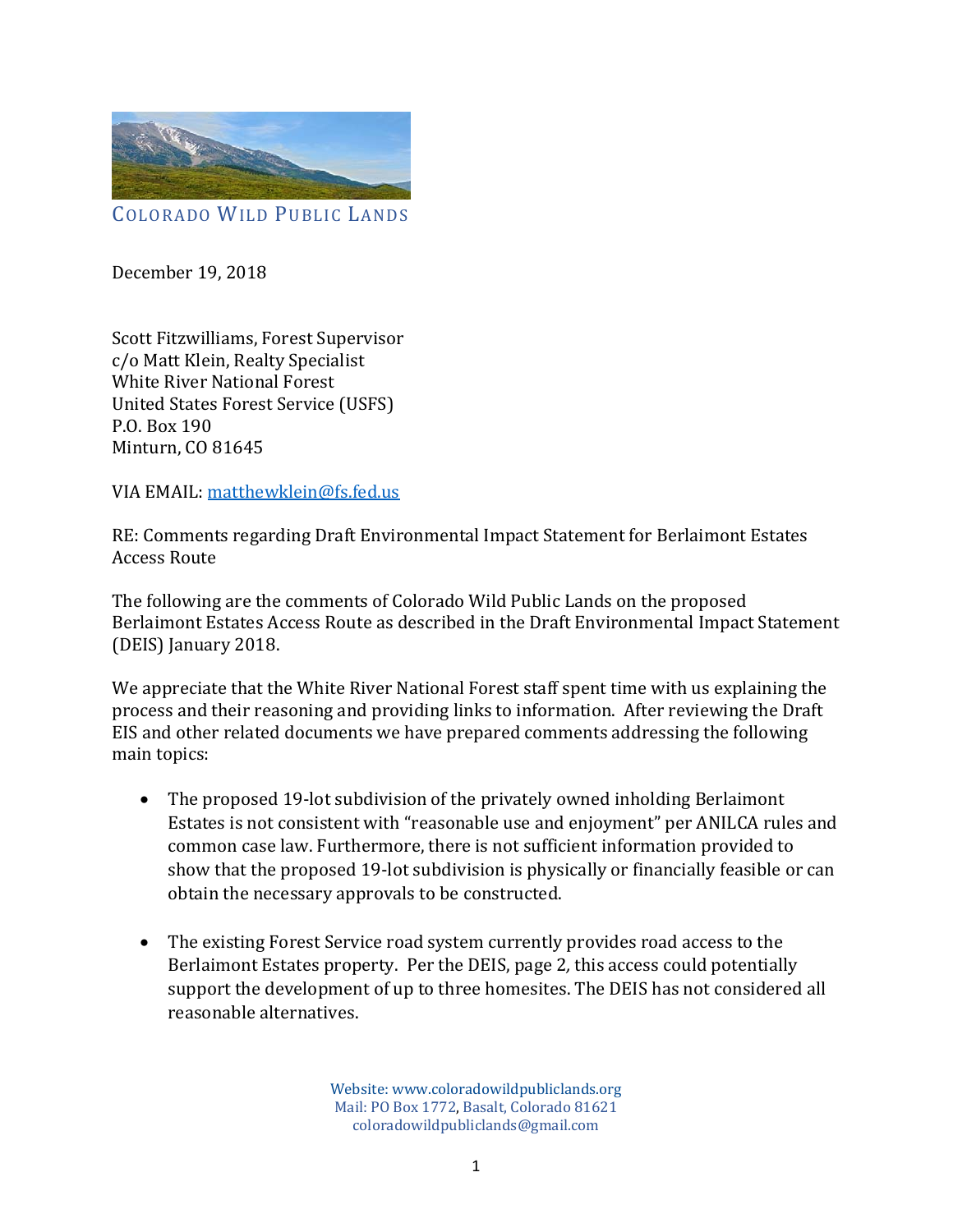- There would be wide ranging irreversible negative impacts to public lands and their resources should the proposed action of construction of Alternative 3 occur. As described in DEIS Appendix B, this would be inconsistent with the Forest Plan and the Forest Plan would be required to be amended specifically for this proposed project.
- Beyond the comments provided by COWPL in this letter, there has been and continues to be overwhelming public response voicing concern about the negative impacts of this proposal on public lands and the community.

We appreciate your review and consideration of our more detailed comments, following.

# **CONTENTS**

- A. ALASKA NATIONAL INTEREST LANDS CONSERVATION ACT (ANILCA)
- B. ACCESS EXISTS THEREFORE THE PREFERRED ALTERNATIVE IS UNNECESSARY
- C. THE PROPOSED USE IS UNREASONABLE
	- 1. The DEIS incorrectly relies on Eagle County's road variance approval to support the Agency's finding of reasonable use.
	- 2. The DEIS improperly analyzes development along I-70 to support the Agency's finding of reasonable use.
	- 3. The DEIS ignores commonalities shared by private inholdings to find Berlaimont's proposal is reasonable.
- D. IS A 19-LOT SUBDIVISION REALLY ACHIEVABLE ON THIS PROPERTY?
- E. ALTERNATIVE ACCESS ROUTES TO THE PROPERTY
	- 1. Alternative 1 No Action Existing Forest Service Access is the Best Alternative
	- 2. Alternative 2 Access through the Proponents Private Property is the best of the pavement alternatives
- F. AFFECTED ENVIRONMENT AND NEGATIVE ENVIRONMENTAL CONSEQUENCES
	- 1. Support for March 12, 2018, Letter from Wilderness Workshop et al
	- 2. Vegetation and Wildlife
	- 3. Connected Action of Development of Private Land and Cumulative Effects
	- 4. Inconsistency with Forest Plan and need for Amendment
	- 5. Climate Change, Wildfire and Related Safety and Economic Impacts
- G. PUBLIC COMMENT AND OPPOSITION TO DATE COMPRISE RELEVANT CRITERIA
- H. DEIS INADEQUACY PER NEPA REQUIREMENTS
- I. CONCLUSION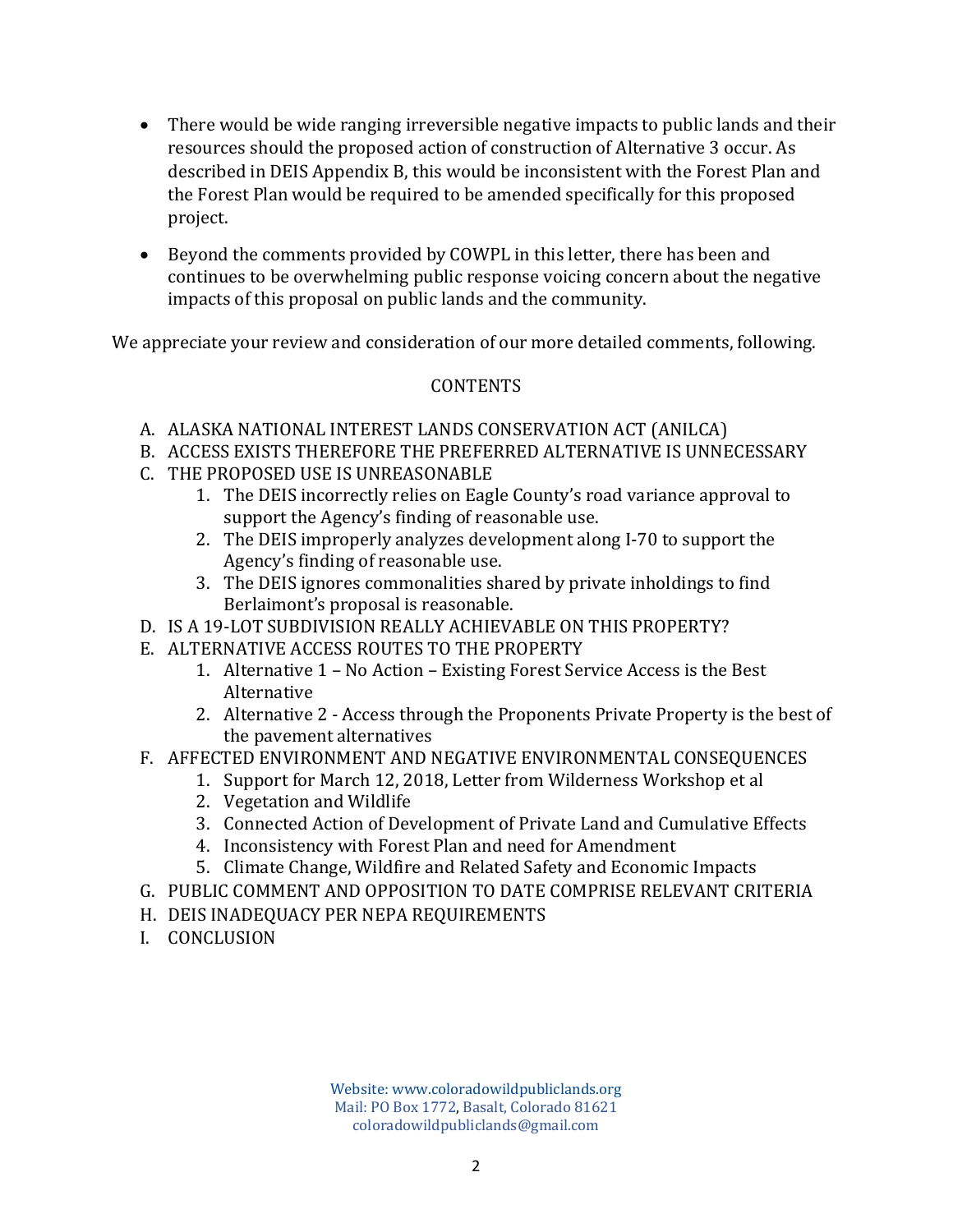#### **A. ALASKA NATIONAL INTEREST LANDS CONSERVATION ACT (ANILCA)**

Section 1323. (a) of ANILCA directs the Forest Service to do one thing: provide adequate access across the national forest to private lands:

Notwithstanding any other provision of law, and subject to such terms and conditions as the Secretary of Agriculture may prescribe, the Secretary shall provide such access to nonfederally owned land within the boundaries of the National Forest System as the Secretary deems adequate to secure to the owner the reasonable use and enjoyment thereof: Provided, that such owner comply with rules and regulations applicable to ingress and egress to or from the National Forest System.

In doing so, the Forest Service has broad discretion and must exercise it to protect the public resource:

 "In issuing a special-use authorization for access to non-Federal lands, the authorized officer shall authorize only those access facilities or modes of access that are needed for the reasonable use and enjoyment of the land and that minimize the impacts on the Federal resources. The authorizing officer shall determine what constitutes reasonable use and enjoyment of the lands based on contemporaneous uses made of similarly situated lands in the area and any other relevant criteria." 36 C.F.R. 251.114 (a)

Courts have consistently upheld the Agency's discretion to condition any access to private property. In Johnson v. U.S., upholding an agency decision to severely limit access modes, the court held that the agency need not consider cost in its evaluation of access alternatives; "ANILCA does not guarantee the cheapest access, only adequate access".1 This holding is relevant here, as the Preferred Alternative was developed by the proponent, most likely because it is by far, the least expensive of the multi-million dollar road improvement alternatives (DEIS 123, 125, 127).

Another case relevant to this application is Rocky Mountain Wild v. Dallas<sup>2</sup>, referred to in the ANILCA Determination Appendix to the Berlaimont DEIS. The U.S. District Court for the District of Colorado stated:

"The Forest Service is specially charged with unique duties to consider the public interest specifically with regard to private activities affecting National Forest System lands. [The local government] has its own interests with regard to

<sup>2</sup> Rocky Mountain Wild v. Dallas [2017, Civil Action No. 15-cv-01342-RPM].

<sup>1</sup> Johnson v. US, No. CV 00-217-BLG-WRA (D. MT, April 2, 2002) at 20 aff'd, 93 Fed. Appx 133 (9th Cir. Mar. 12, 2004).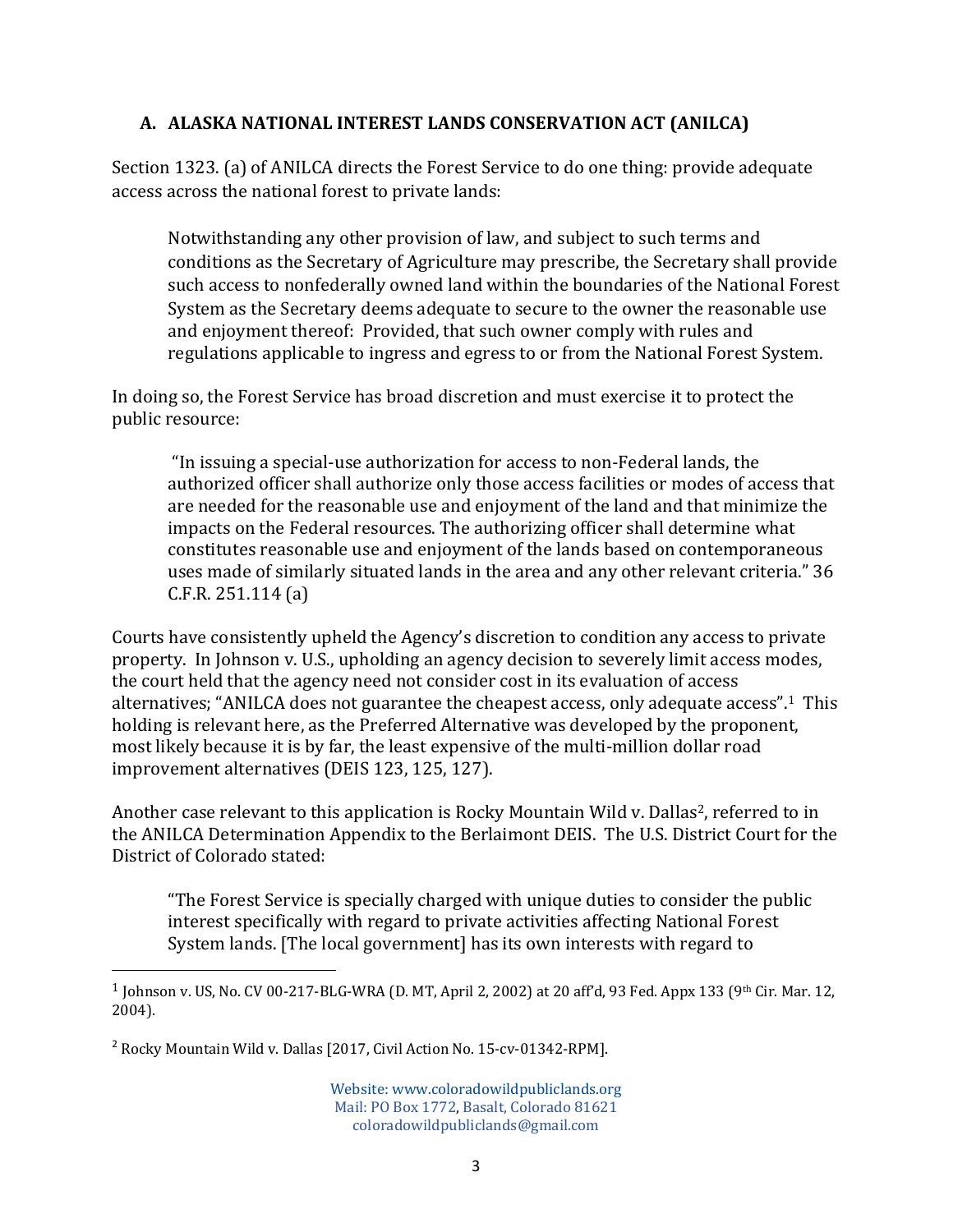permitting or regulating development. It cannot be assumed that those interests coincide." DEIS Appendix C 5.

The guidance inferred from this ruling by the author of the Appendix document is:

"In accordance with this direction, the authorizing officer will not subordinate his independent judgment of what constitutes reasonable use of the Berlaimont property." DEIS Appendix C 5.

In the context of the Berlaimont application, the Agency should listen to the hundreds of people and organizations who have taken the time and effort to express their opinions that the proposed use of the property is unreasonable and that therefore the Forest Service should deny the application3.

The law itself, implementing regulations (36 C.F.R. 251), and subsequent case law all support the Agency's broad discretion regarding "reasonable use" and what is "adequate", so much as to intertwine the two standards. The clear direction is to authorize only what is "needed for the reasonable use … and that minimize[s] the impacts on federal resources." As such, the DEIS on Berlaimont's request for authorization "to improve, construct, maintain and use existing roads on National Forest System (NFS) lands" must demonstrate that the proponent's proposed use is reasonable and that the preferred Alternative is both necessary to provide adequate access and minimizes impacts on the National Forest.

The DEIS fails to demonstrate why the proposed use of the Berlaimont property is reasonable, and ignores the overwhelming public response that the use is unreasonable. This willful oversight contrasts with the agency's regulatory requirement to minimize impacts on the national resource. Moreover, the document is written on the basis of the proposed (unreasonable) use, rather than considering alternatives that would support less intensive (and more reasonable) uses of the private property, which the Agency has authority to do. Recognizing the Agency's broad discretion, we emphasize that discretion is qualified by 1) the responsibility to minimize impacts, and 2) the obligation to consider the public interest (especially in public land resources like wildlife that no other agency has so much responsibility to manage and protect). Here the USFS has failed to pay attention to the qualifications on its discretion.

# **B. ACCESS EXISTS THEREFORE THE PREFERRED ALTERNATIVE IS UNNECESSARY**

According to the DEIS, the existing Forest Service road system, currently provides sufficient access for the development of up to three single family homes on the Berlaimont Estates

 3 In March of 2016, the Kaibab National Forest Supervisor cited too much controversy and opposition as a reason for its denial of Tusayan resort's application for road improvements and expansion across the national forest that would support the resort's expansion.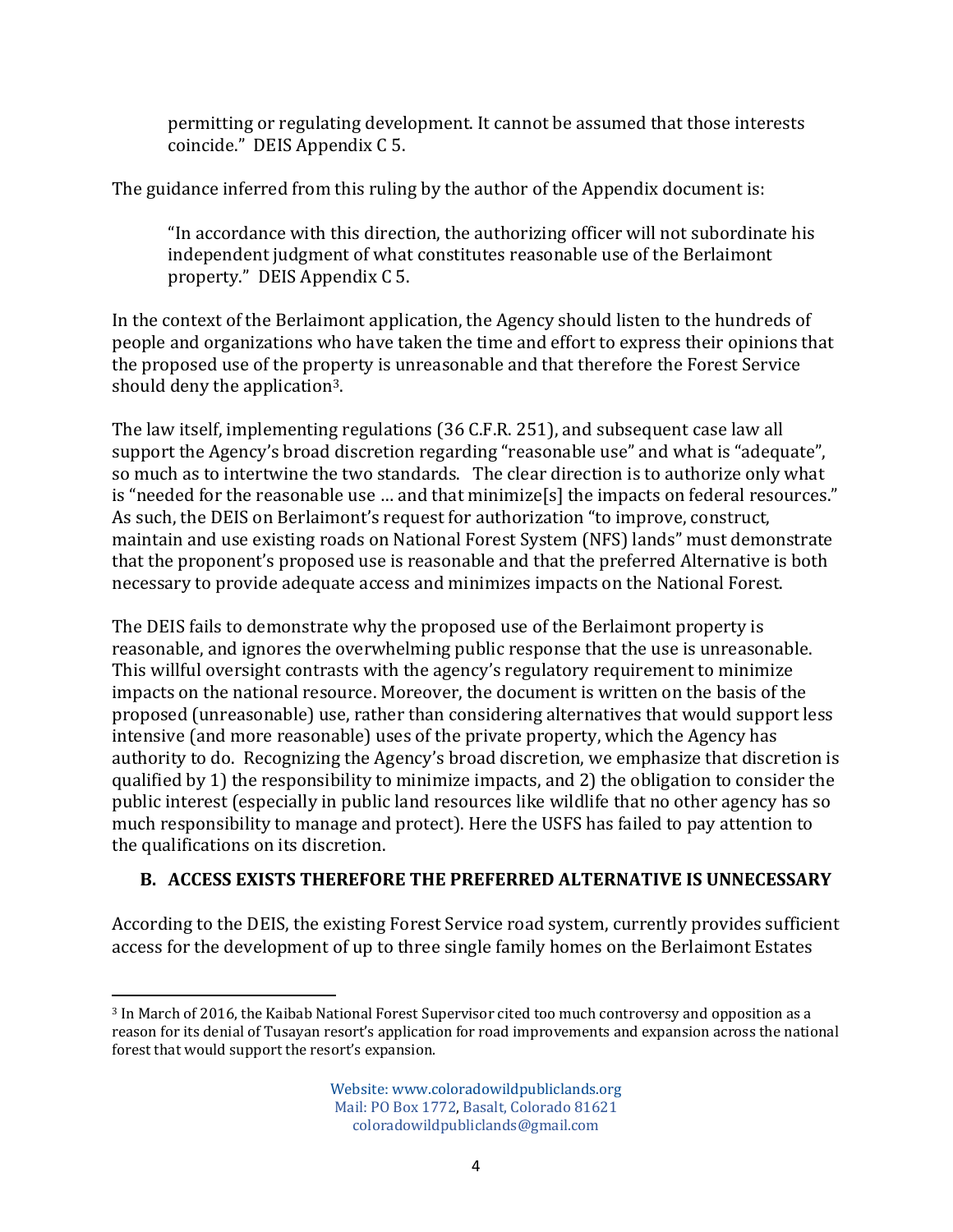property (DEIS 2). The regulations on the Agency's authority to grant access suggest that the agency's obligation is met:

"Where there is existing access or a right of access to a property over non-National Forest land or over public roads that is adequate or that can be made adequate, there is no obligation to grant additional access through National Forest System lands." 36 C.F.R. 251.110(g)

The existing access is over dirt roads that are closed to motorized use in the winter per the White River Forest Plan 2002 in order to protect winter wildlife habitat. However, the proponent is requesting much more impactful access to provide for their proposed plans to create a 19-lot subdivision.

ANILCA does not require the Forest Service to grant a specific type of access and there is discretion about restrictions that may be imposed on that access in order to protect Forest resources. Access may be as limited as pedestrian only, and restricted as to the type of vehicle or the time of year. Indeed, the law requires that access "minimize the impacts on Federal resources" 36 C.F.R 251.14(a)

Nor does ANILCA require the Forest Service to approve the proponent's plans; the Agency's regulations allow restrictions on private property uses "to the extent that the facilities and modes of access" across the National Forest may "limit the use and enjoyment of non-Federal land". Final Rule, 56 Fed. Reg.27410 at 274110-12 (June 14, 1991). The courts have upheld this broad discretion regarding restrictions, even when those limit the private property use.4

As such the determination of "reasonable use" and "adequate" access become interconnected. The Agency may find a proposed use to be reasonable, thereby triggering examination of whether the access is adequate; conversely, the Agency also has the authority to deem an access to be inadequate for a proposed use, thereby rendering the use to be unreasonable. Regarding Berlaimont, the Agency has the authority to refuse the proponent's request for additional access, while still providing for development of the three residential home sites for which the existing road system is adequate.

# **C. THE PROPOSED USE IS UNREASONABLE**

Despite the existence of not one, but two access points from FSRs onto the Berlaimont property, the proponent does not consider these accesses to be adequate and has requested "authorization to improve, construct, maintain and use existing roads on National Forest System (NFS) lands and Berlaimont Estates' private property" (DEIS

 <sup>4</sup> Mountain States Legal Foundation v. Espy, 833 F. Supp 808, 817 (D. Idaho 1993) and Johnson v. US, No. CV 00-217-BLG-WRA (D. MT, April 2, 2002) at 20 aff'd, 93 Fed. Appx 133 (9th Cir. Mar. 12, 2004)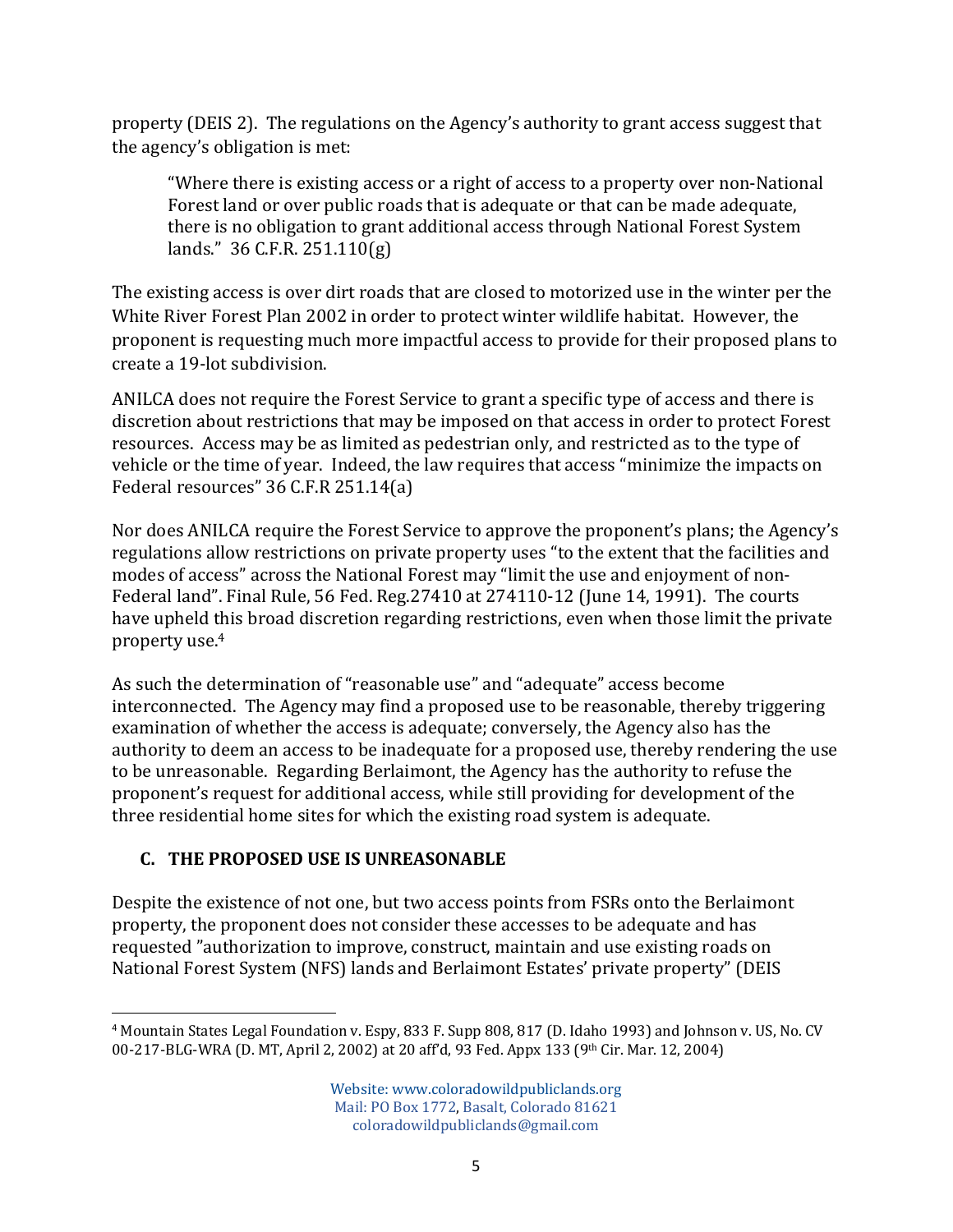Abstract). The requested access would require the establishment of easements and special use permits, a Forest Plan amendment and consequent elimination of resource protections designed to minimize wildlife impacts, pave existing forest service roads, create a new road across the National Forest, and allow winter maintenance and travel on the affected section of the Forest Service Road system. These road improvements would serve a proposed subdivision of 19 homes plus accessory buildings on property located several miles from existing development and surrounded by National Forest. In order to grant this request, the Forest Service must demonstrate that this suburban subdivision is a reasonable use of the property and through the EIS, determine what kind of access is necessary for reasonable use. In finding that the proponent's subdivision is a reasonable use, the USFS relies heavily on two premises: Eagle County's approval of a road variance for the DEIS's preferred Alternative and other subdivisions along I-70 in Eagle County. The DEIS fails to paint the whole picture, thereby undermining the assertion that the use is reasonable.

#### The DEIS states:

" … an analysis of "similarly situated" property and "other relevant criteria" show that the proposed use is: a) not a major departure from existing human activities within the I-70 corridor surrounding Vail, Avon, and Edwards; b) nor does it appear to be unusual in its proposed density of development or location of homesites and water supply infrastructure; and c) nor is the proposed development of 19 home sites on 35-acre parcels inconsistent with Colorado statutes or Eagle County zoning regulations(footnoted). As a use by right, the applicant has platted the property into 19 parcels. Eagle County zoning classification of "Resource" supports this division . . . Thus . . . the applicant's proposed use of their private property is reasonable." DEIS 5

#### **1. The DEIS incorrectly relies on Eagle County's road variance approval to support the Agency's finding of reasonable use.**

However, per their letter of March 12, 2018, Eagle County does not approve of the subdivision based on their approval of a road variance. In fact, in their comments on the DEIS, Eagle County refutes all of these assertions. The letter states that the proposed development may not be consistent with county zoning, that its distance from the I-70 corridor "does distinguish the subject area from existing development", and that it would be "unusual" for water supply infrastructure to extend so far beyond the corridor. Moreover, the County goes on to state:

"the road variance approved by Eagle County should not be interpreted as approval for this type of land use as suggested in the DEIS."

Therefore the variance does not equate to a reasonable use determination.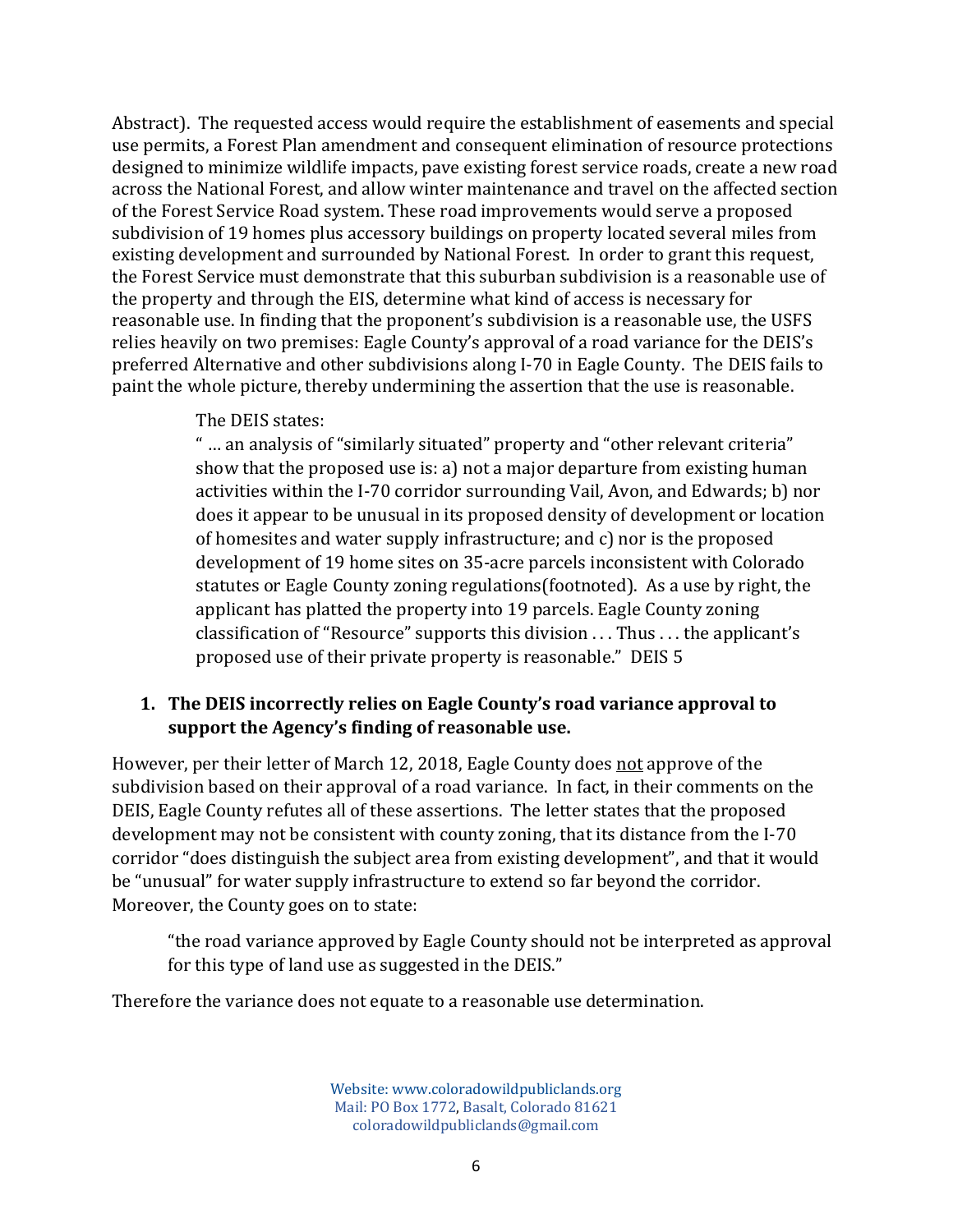Using the 35-acre rule is a tool to avoid Eagle County oversight through the land use process, which in this case would likely not support the proposed development. Also, consideration of the zoning alone does not provide a sufficient picture of the property's consistency with surrounding uses.

Further, the USFS arbitrarily ignores the foreseeable hurdles that have not been negotiated by the project proponents. For example, the 1041 process may pose a significant barrier to approval of this proposed use. Eagle County has already made it clear that it would be unusual for water infrastructure to extend so far as this parcel. Eagle County Letter.

The DEIS analysis disregards the effect of county land use regulations that may apply to the proposed development should they apply for new domestic water and wastewater treatment systems.

"Eagle County was not able to analyze the impacts of, nor approve the development of the subdivision (as it would through a typical subdivision process). . . Berlaimont [may] be required to apply for and obtain approval of a 1041 Permit for a new domestic water and wastewater treatment system. Many of the standards for approval of a 1041 Permit involve consideration of impacts to the quality and quantity of recreational opportunities, animal life and their habitats, plant life, and impacts on land use patterns." Eagle County Letter*.*

It is not unusual for 1041 review to result in lower densities than originally proposed due to the need to locate development away from environmental resources and hazards.

Such development as proposed generates substantial and permanent impacts on the surrounding public resource. Once again, Eagle County expresses their concerns over the Forest Service's pending approval of this road application based on concern over such impacts:

"We have concerns regarding the potential environmental and social impacts of a permanent road to access the Berlaimont inholding and therefore ask that the NFS consider our concerns."

The letter proceeds to list concerns with impacts to wildlife, water, air, view plane quality, and recreational experiences, specifically with regard to the Agency's Preferred Alternative.

Given the multitude of concerns expressed in the Eagle County letter and numerous regulatory processes that may foreclose development of this parcel as proposed, the Forest Service's reliance on a few cherry-picked criteria that fail to definitively support its reasonable use determination renders the agency's conclusion arbitrary. It is incorrect to assume the proposed use is supported by the County or that is it actually achievable. Therefore the proposed use cannot be assumed to be reasonable.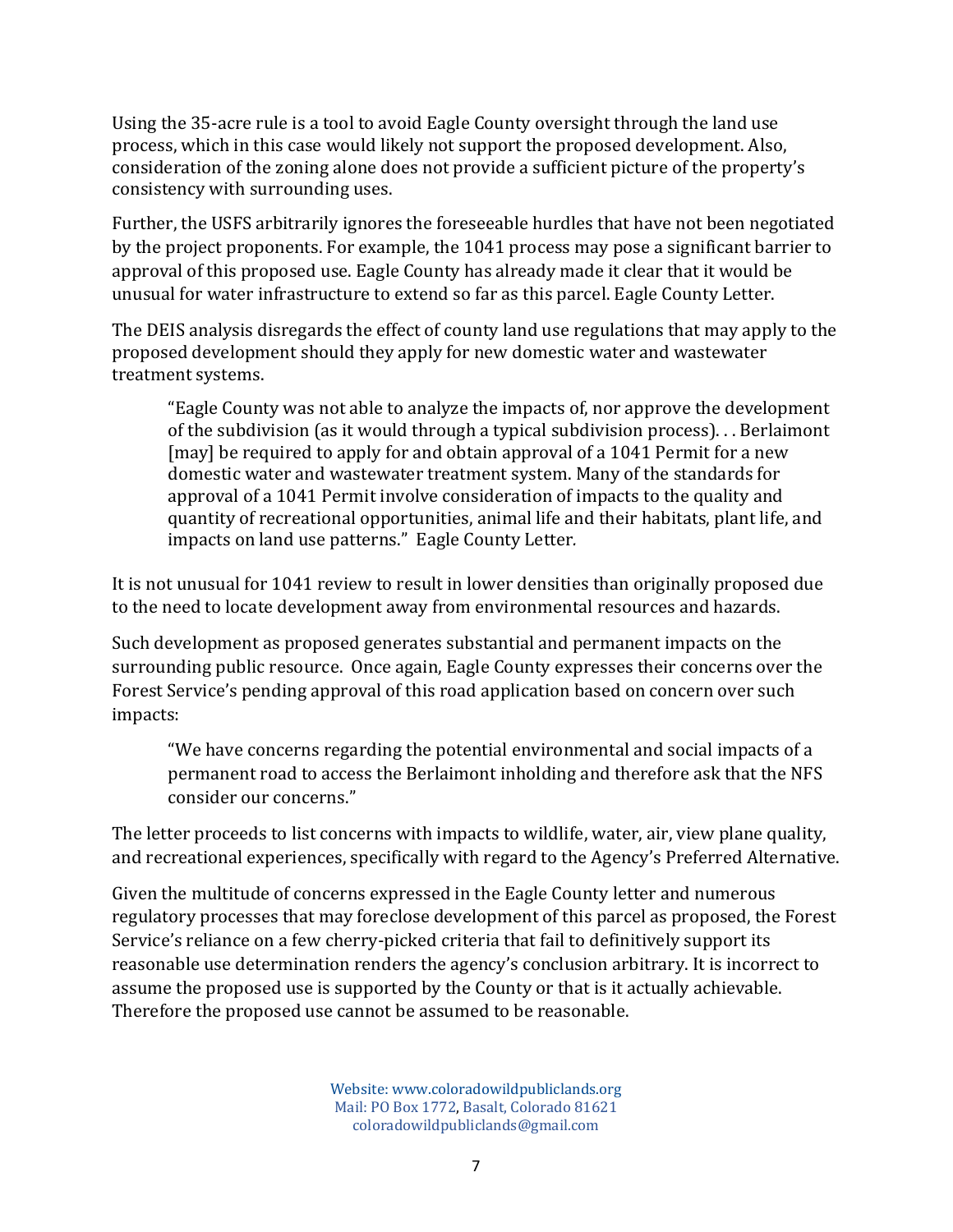#### **2. The DEIS improperly analyzes development along I‐70 to support the Agency's finding of reasonable use.**

Eagle County disagrees that development along I-70 supports the Agency's reasonable use finding. The County comments that the remote, high elevation location of the property is not "similarly situated" to and is a "departure from existing human activities in the I-70 corridor". The essence of the letter is that the County does not consider the proposed use as reasonable.

"The proposed development of this property is different from the development of other inholdings in the County, particularly because the Berlaimont property sits outside the discrete location of the I-70 corridor, thousands of feet above and miles away from the highway and other development."

The DEIS rests heavily on the proposed use being a reasonable enjoyment of the property based on proximity (5.3 miles of road) from I-70 and lying within the Vail valley. Yet the elevation of the project is high above the valley floor and it is entirely surrounded by National Forest Lands. There is no discussion of absence of immediate proximity to other development and that this is in fact, a remote parcel.

A review of land uses along I-70 and especially in closer proximity to the proposed project, clearly indicates that the proposal is NOT consistent with "similar development" along I-70 and therefore is not a reasonable use, see map below.

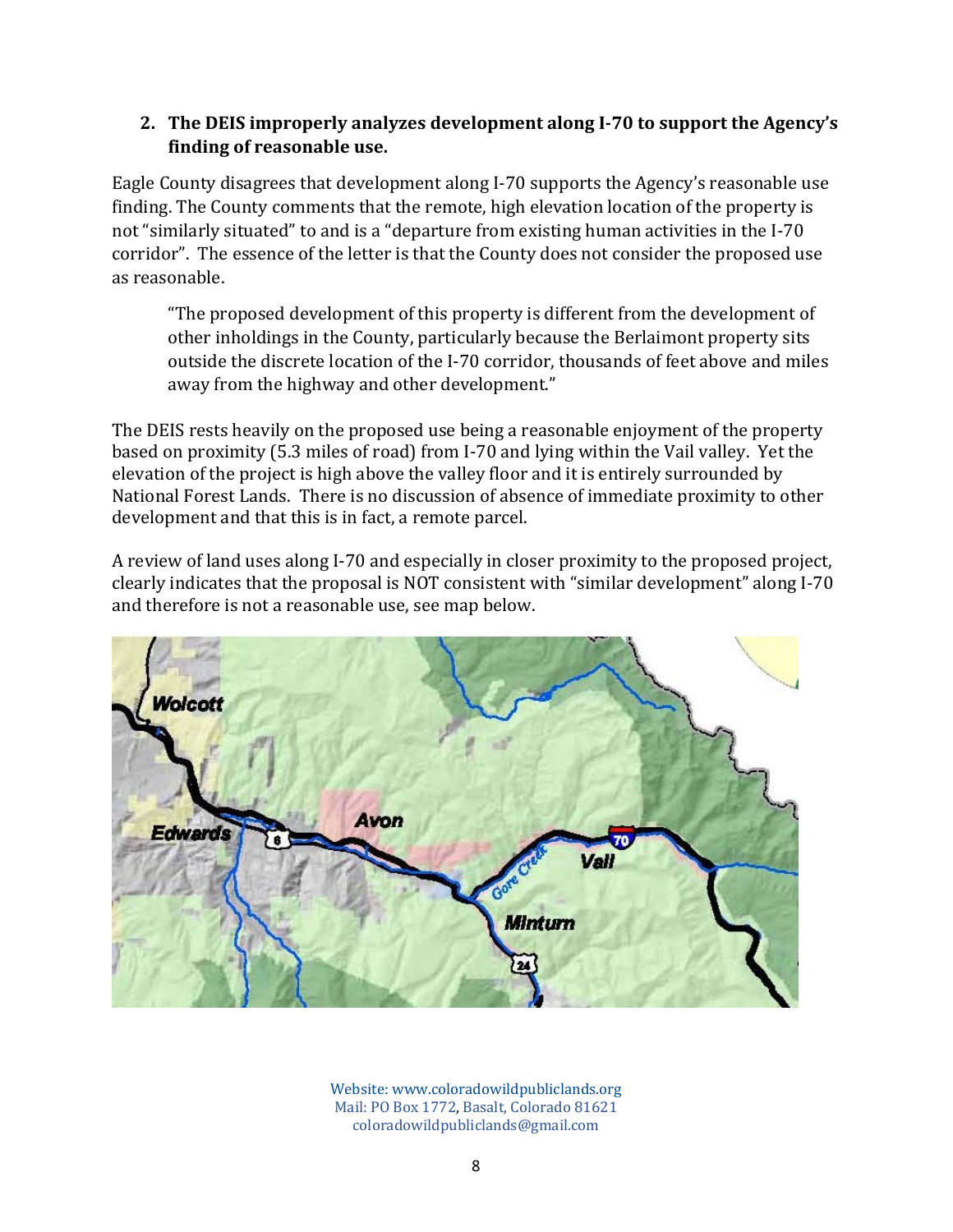The above extract from the Eagle County Land Ownership Map shows privately owned land in gray, Forest Service land in green and BLM land in yellow. The Berlaimont Estates property is the isolated gray wedge north of Edwards, entirely surrounded by green Forest Service land. This parcel is an anomaly in the immediately surrounding land uses and ownership. Forest Service land is undeveloped and its mission is "To sustain the health, diversity, and productivity of the Nation's forests and grasslands to meet the needs of present and future generations."

The developed private land around Edwards, Wolcott and Avon, is connected to other private land and/or within Town boundaries. While private land near Edwards to the south of I-70 is developed, there is only a narrow strip of developed private land on the north of the highway, beyond which there is undeveloped Forest Service land. This change is accentuated along, and east of the north-south boundary line of Forest Service land. East of the Highway 24 intersection, Forest Service lands extend almost all the way to I-70 on both sides. There are a few other private inholdings near the Eagle's Nest Wilderness that are primarily undeveloped land.

Not only is the Berlaimont Estates property differentiated from the other private properties by its remote location surrounded by Forest Service lands, but additionally, as part of a land exchange, the Forest Service recently acquired a State land parcel above I-70 near to the Berlaimont Estates parcel, to consolidate and manage valuable wildlife habitat.

A proposed 19-lot subdivision would not be consistent with the zero density residential development on surrounding Forest Service land.

#### **3. The DEIS ignores commonalities shared by private inholdings to find Berlaimont's proposal is reasonable.**

The DEIS provides 23 examples of what is described as similarly situated lands. Appendix C, Addendum B - Table for Analysis of Similarly Situated Lands. Addendum B does not support the agency's conclusion. The Forest Service ignores commonalities between all of the inholdings considered, and the Agency relies largely on parcels that are not similarly situated at all. For example, of the 23 parcels, only 10 are true inholdings that rely on access from USFS roads. 13 of the parcels are not even inholdings, meaning that no public land access was required to develop the parcels. Those 13 parcels are not similarly situated. Their inclusion in the analysis undermines the USFS's conclusions and renders its finding arbitrary and capricious.

Of those remaining 10 parcels, none are accessed by paved road (they are all accessed on dirt roads), as proposed by the DEIS preferred Alternative 3 for the Berlaimont Property, and only two provide year round access. One of those is referred to as Montezuma Heights, a cluster of patents that are accessed from Webster Pass Road, a through route out of the town of Montezuma. The other is Taylor Gulch, a cluster of mining claims partly developed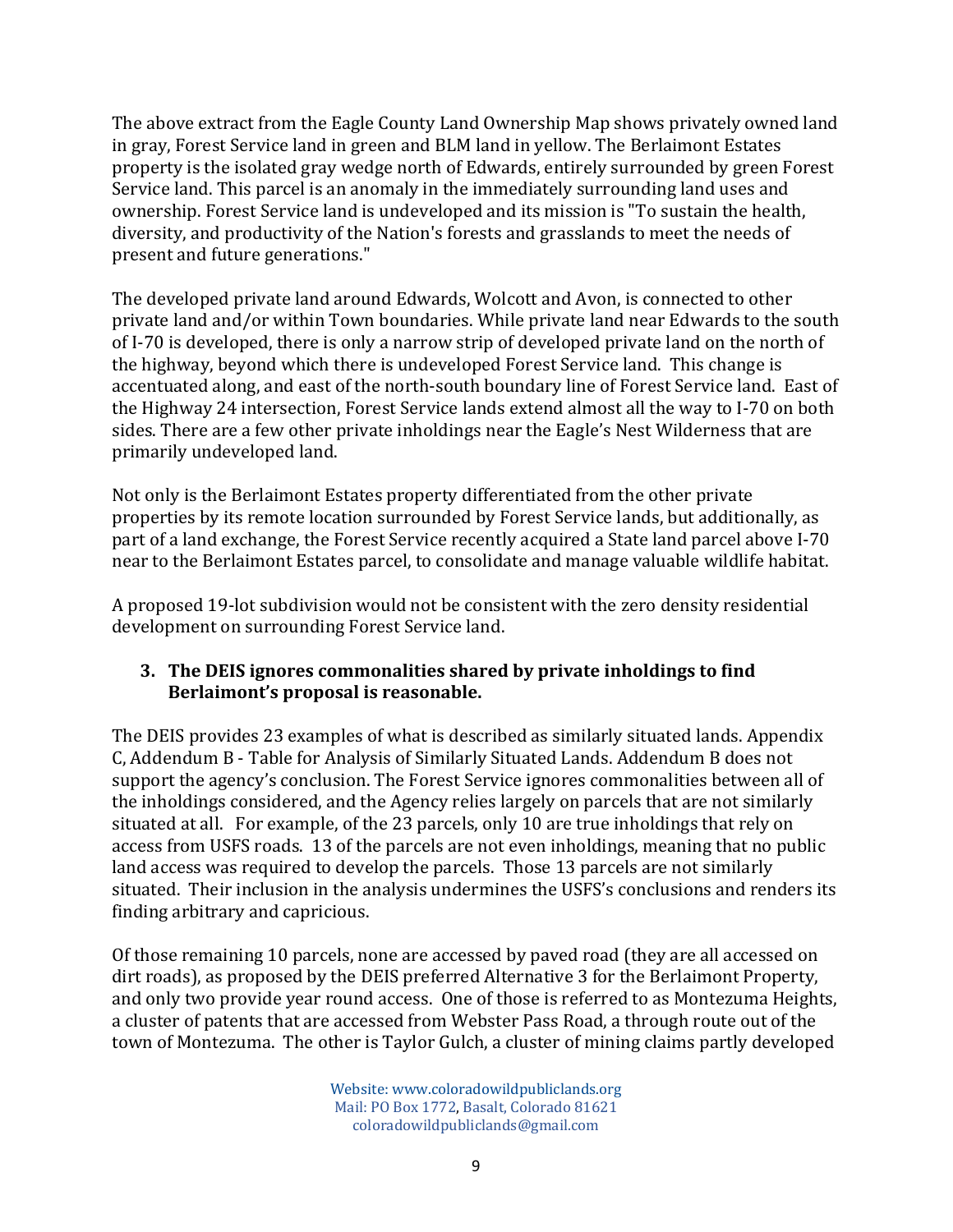with cabins (less than 3,000 square feet) accessed via a USFS road that is less than one mile from HS 24.

Of those properties listed in Addendum B that are accessed via USFS road, only four are for multiple residences. Two of those four are discussed above. The third is the Fulford inholding, a 1980's subdivision of a patent, consisting of 64 small lots, some of which have been developed with small backcountry cabins of 1,500 square feet or smaller. Access is via a dirt road with snowmobile access in the winter. The fourth is referred to as Muddy Pass. This is the property that is most similar to Berlaimont, with a roughly 75% match of the criteria selected by the USFS for this analysis. Like Berlaimont, Muddy Pass is a true inholding, accessed by a USFS road, and subdivided into 18 lots. Again, this property is accessed on a dirt USFS road, 3/4 mile in length (to the Agnes Lake subdivision).

The table also includes two properties that secured access through ANILCA. However, in both cases, that access is over dirt road which does not permit plowing in the winter, and serves only a single residence. The USFS could condition access to Berlaimont similarly, and doing so would help to minimize impacts on other values.

The DEIS concludes that Addendum B does not provide truly similar properties, and states that therefore, because of the uniqueness of the property, the full development of 19 residences with 9 accessory dwelling units is a reasonable use. However, what the table at Addendum B actually demonstrates is that Forest Service inholdings are consistently accessed via dirt roads, and wintertime access via plowed road is not a foregone conclusion. Addendum B also clearly shows that there is no precedent or justification for providing paved access to this inholding. In sum, the USFS's analysis failed to support the agency's conclusion that Berlaimont should be provided year round, paved access across these sensitive public lands.

# **D. IS A 19‐LOT SUBDIVISION REALLY ACHIEVABLE ON THIS PROPERTY?**

The DEIS does NOT show, that even with appropriate access, the development of this land into 19 35-acre lots is feasible.

The DEIS and the ANILCA determination (Appendix C) do not fully address the fact that the project will be required to go through more reviews and approvals and may not be approved as proposed. The DEIS, Section L 25, lists the following possible jurisdictions/permittees: U.S. Fish and Wildlife Service (USFWS), Endangered Species Act (ESA) Section 7 Consultation, U.S. Army Corps of Engineers (USACE), CWA Section 404, State of Colorado, Stormwater Management Plan, CDPHE Air Permit, and Eagle County Land Use Regulations. Per the letter from Eagle County, additional review will be required based on water and sewer supply needs that would trigger a 1041 review process (see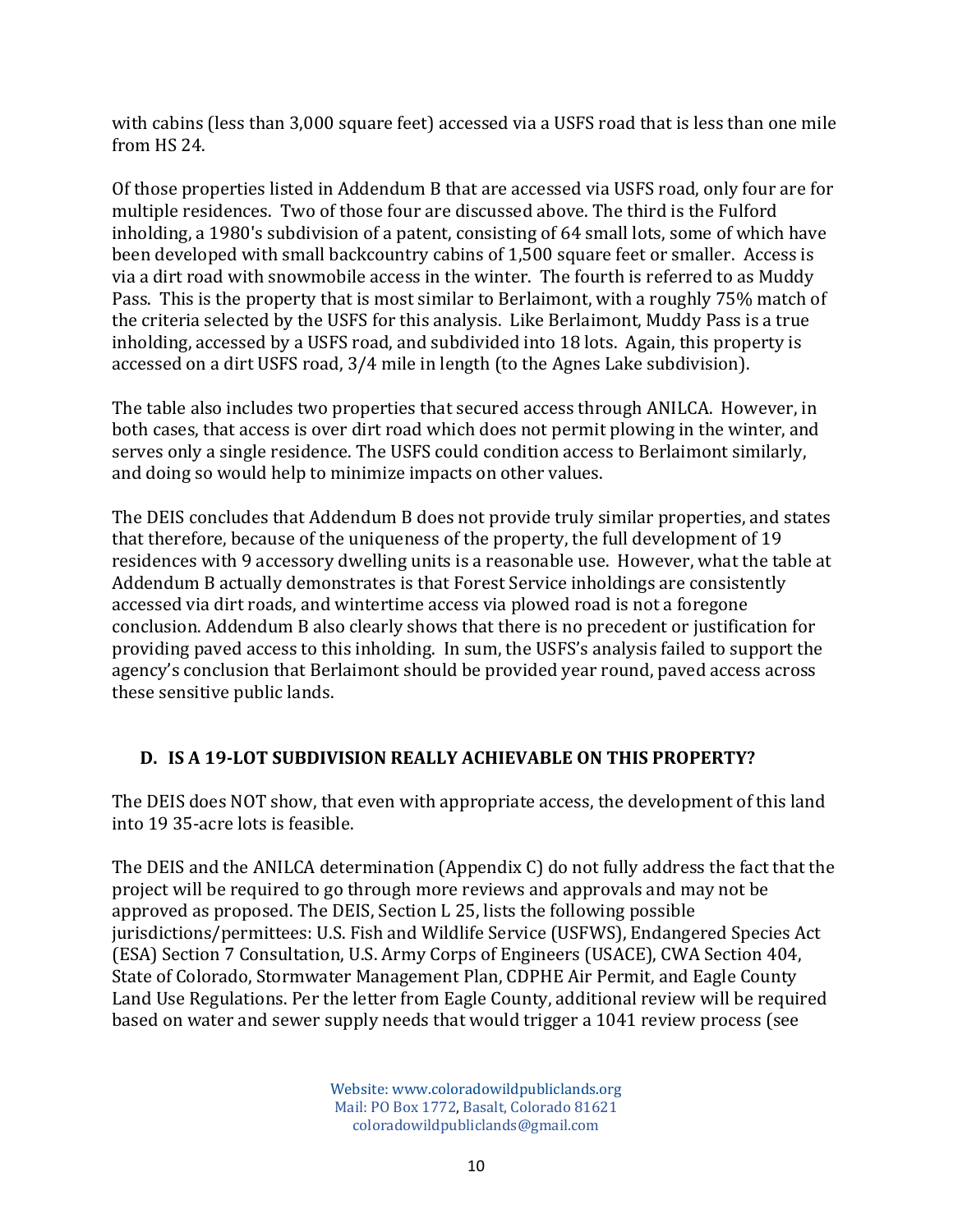previous section). The outcome could be a project that is neither approved nor constructed as currently proposed.

The DEIS showed "building sites (for analysis only)", DEIS Figures 4, 5 and 6. Yet the plat, as shown on Eagle County GIS, below, could provide for a different configuration of homesites on the property.



Buildings could potentially be developed on the eastern leg of the property proximate to the location of DEIS access Alternative 2 and further south on the western leg.

In fact, Berlaimont's Variance Application document (2013) contains several plans that indicate different configurations of building envelopes, as well as additional proposed roads and facilities, (e.g. fire-fighting water storage ponds and a helipad) that are not considered in the DEIS. The following plan is an extract from the document's Berlaimont Road Design, July 2013.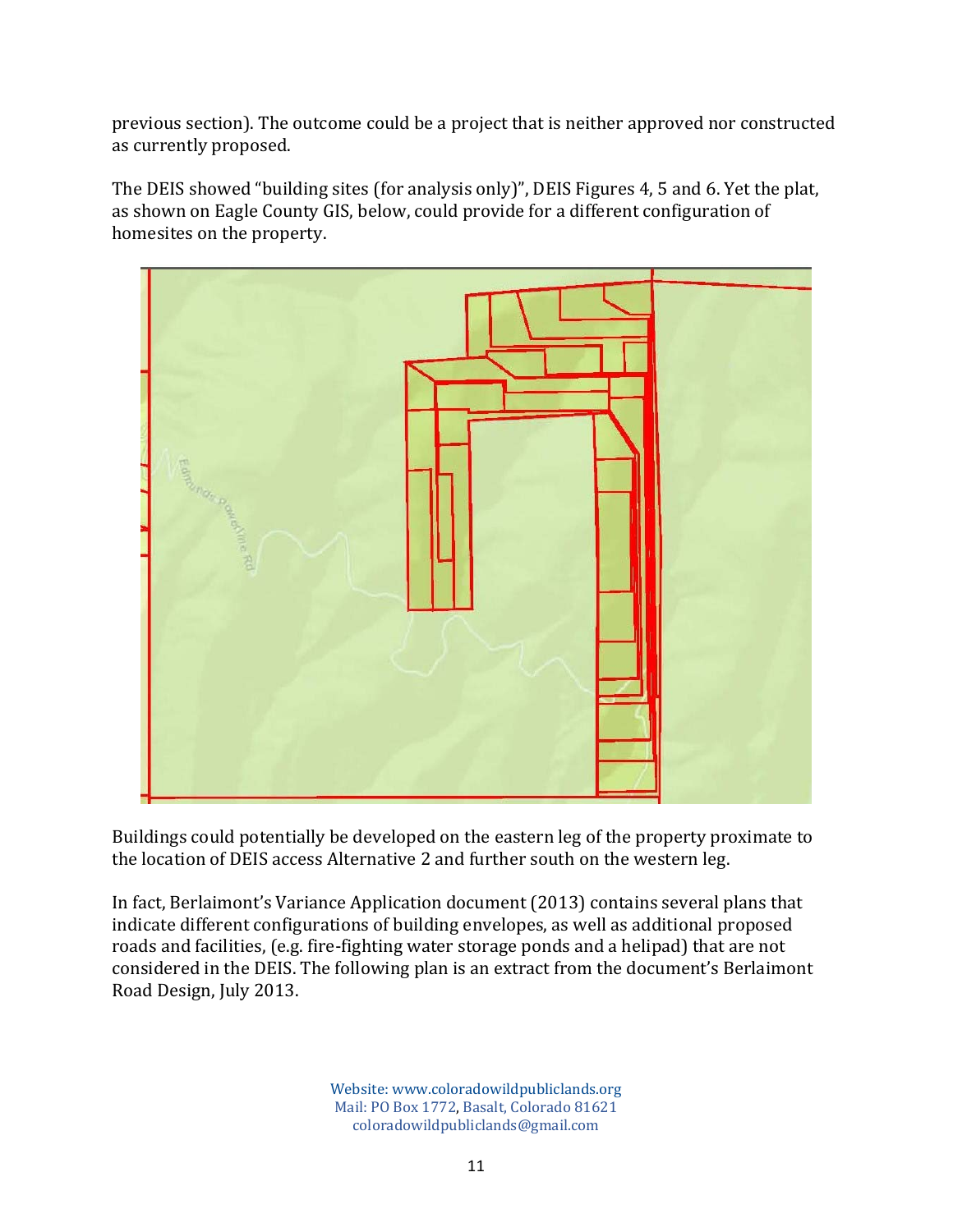

Another factor that requires further analysis is the financial feasibility of a 19-lot subdivision and the infrastructure it requires, including ongoing maintenance. By comparison, a three homesite project could use existing FS roads (see DEIS) and would require much less investment in water and sewer infrastructure compared to a 19-lot subdivision. There are also additional expenses related to fire safety requirements, including special building construction, water storage (and pumping), creating defensible space and extra internal access routes, per the Greater Eagle Fire Protection District. In fact, with appropriate study, the proponent may find that a three homesite project is more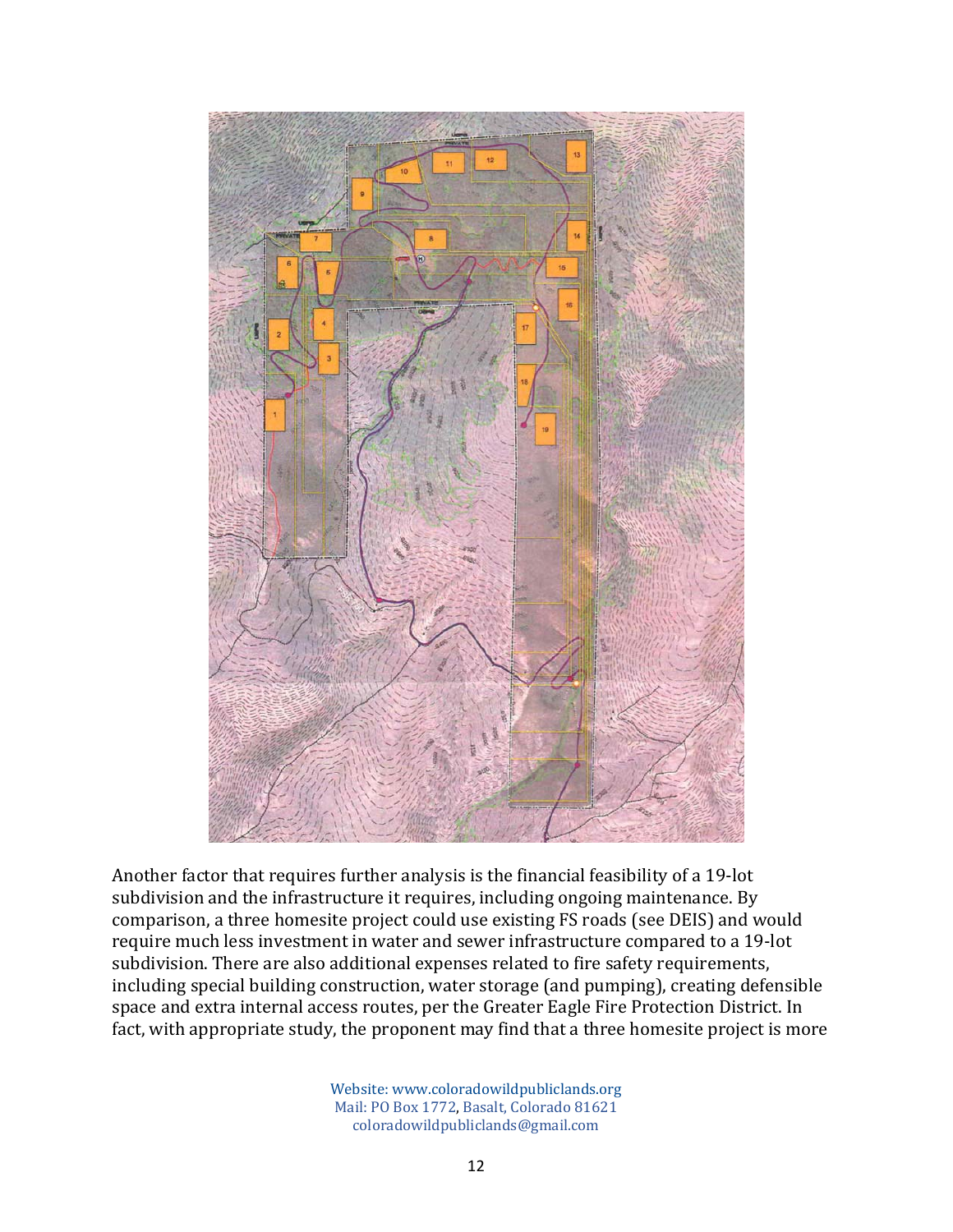reasonable and financially feasible especially due to the high land values associated with large private lots.

It seems premature for the Forest Service to be considering analysis and construction of an access road to meet the owner-expressed needs of what at this time is just a proposal and may not ever be built as described. Wouldn't three homesites be more reasonable and more feasible economically? Isn't that something that the USFS should consider rather than just proceeding under the assumption that the proponent's plan is good to go?

# **E. ALTERNATIVE ACCESS ROUTES TO THE PROPERTY**

## **1. Alternative 1 – No Action – Existing Forest Service Access is the Best Alternative**

As discussed above in Section A, the Forest Service's obligation to the property owner is already met with not just one access, but two – FSRs 780 and 783; and the DEIS Summary describes that the status quo is adequate for the development of three homes, thus allowing the proponent a reasonable use and enjoyment of their property.

This use and enjoyment is limited in scope and season of use due to the winter closure of the road under the existing Forest Plan; however, as also discussed in Section A, the courts have held that such limitations are permissible at the Agency's discretion. Additionally, such restrictions are not uncommon to more remote subdivisions in mountain communities in the central Rockies. People in communities like Marble, Irwin, Pitkin and even the backside of Aspen Mountain commute to work using snowmobiles (such winter access would require a special use permit and minor Forest Plan amendment under the current Forest Plan) or skis. Inholdings are frequently accessed via snowmobiles or other oversnow transport during winter months. As discussed above, the USFS couldn't find a single one with paved, year-round plowed access. Per ANILCA's regulatory direction to "minimize impacts to the Federal resource", this alternative allows "reasonable use and enjoyment" while meeting the need for access with the fewest impacts.

### **2. Alternative 2‐ Access through the Proponents Private Property is the best of the pavement alternatives**

Had the DEIS made the case for the proponent's proposal being a reasonable use of the property, Alternative 2 would be the most consistent of the pavement alternatives based on ANILCA's direction to minimize impacts on the Federal resource. Alternative 2 would create the shortest distance of pavement on the FSR system and put the vast majority of disturbance on the proponent's property, not on the National Forest.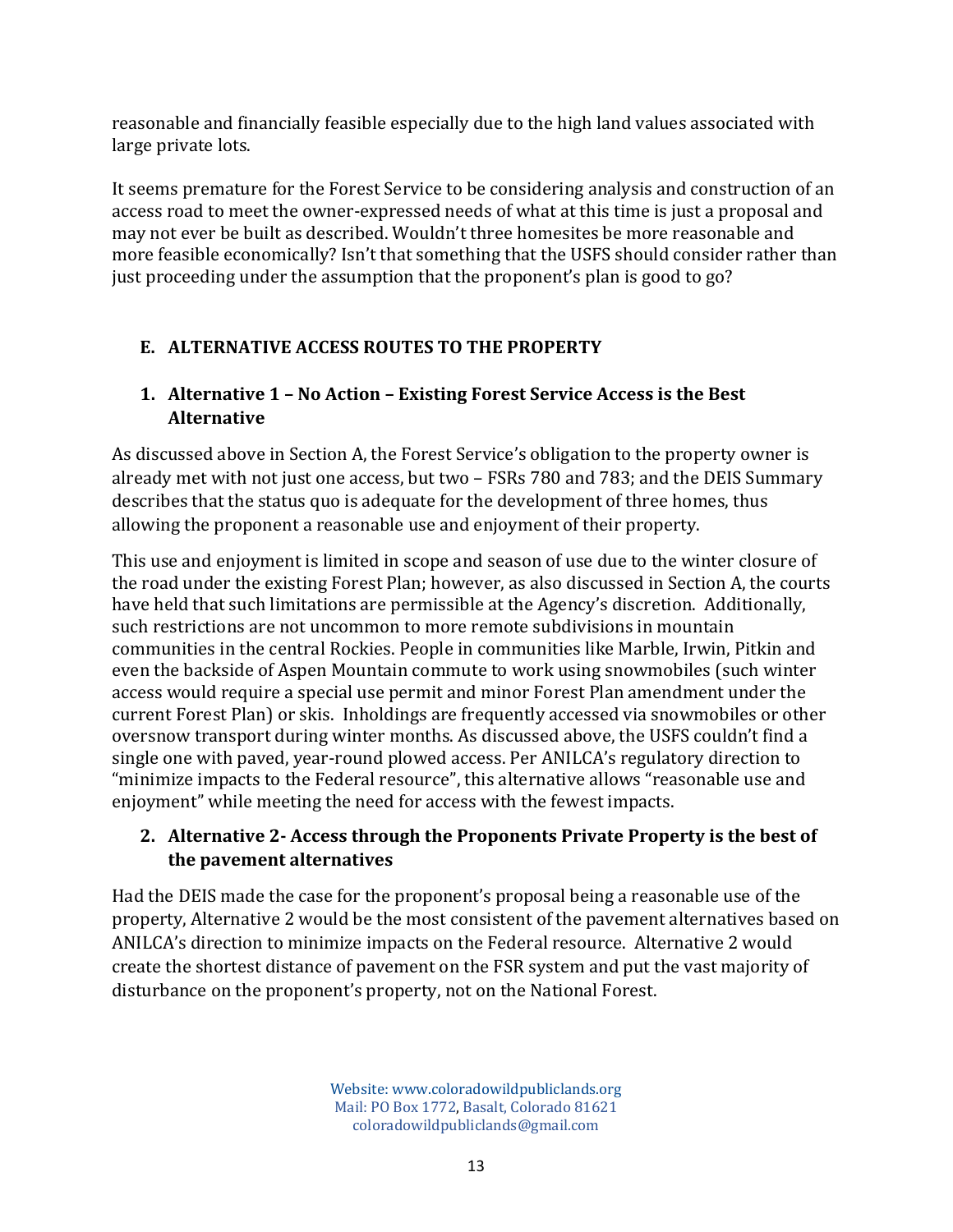"This Alternative was carried forward by the WRNF because it maximizes use of existing FSRs while minimizing the distance traveled across NFS lands." DEIS S-2

Under Alternative 2, the total disturbed acreage for development and accompanying road construction would be 70.4 acres, 33.2 acres of which would occur on public lands; compared with the preferred Alternative 3, under which there would be a slight reduction in total disturbed acreage (64.9 acres), but the vast majority of that disturbance would occur on public land. (DEIS 30, 34). Selection of Alternative 3 seems to be against the regulatory direction to "minimize the impact on the Federal resource".

Alternative 2 is more consistent with the regulatory direction regarding existing access than the preferred Alternative:

"Where there is existing access or a right of access to a property over non-National Forest land or over public roads that is adequate or that can be made adequate, there is no obligation to grant additional access through National Forest System lands." 36 C.F.R. 251.110(g)

Alternative 2 would maximize the use of private resources, and minimize the use of public ones, making appropriate improvements without building new roads across the national forest.

Additionally, Alternative 2 would require fewer Forest Plan amendments, two, as opposed to three for the preferred alternative. The Forest Plan amendments required for this proposal would remove or lessen restrictions included in the Forest Plan for the protection of wildlife resources. All three of the pavement alternatives would require amendments to forest-wide wildlife standards #1 and #4, a prohibition on winter motorized travel and a temporal restriction on certain activities to protect sensitive avian species respectively; however, the impacts of the proposed plan amendments are less for Alternative 2 than for 3 and 4 because there would be less road over the forest in Alternative 2 and because the point where the FSR system meets the private property is lower in elevation, thereby protecting sensitive higher elevation wildlife habitat.

# **F. AFFECTED ENVIRONMENT AND NEGATIVE ENVIRONMENTAL CONSEQUENCES**

Per above, there are convincing reasons for the Forest Service to NOT provide for any further improvements to existing roads beyond FS maintenance. However, since the DEIS has been published and is under consideration, COWPL submits the following:

# **1. Support for March 12, 2018, Letter from Wilderness Workshop et al**

COWPL supports the comments from the Wilderness Workshop et al, in their letter dated March 12, 2018, including discussion of the many negative impacts of the proposed project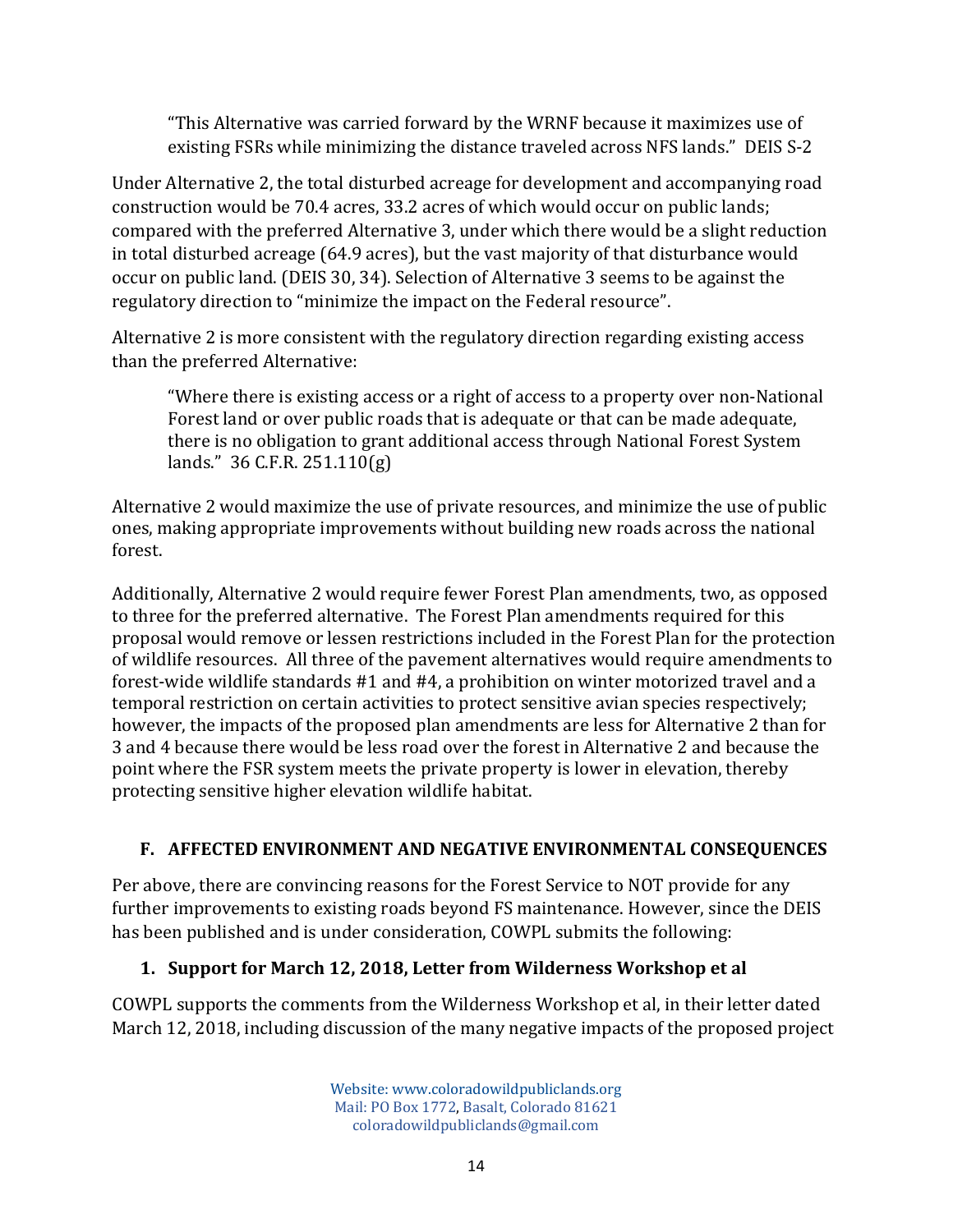and proposed access route alternatives to: fish and wildlife, scenery resources, water and wetlands and other natural resources.

# **2. Vegetation and Wildlife**

Various sections of this letter describe impacts to vegetation and wildlife. Two additional areas of impact are noted, as follows:

DEIS 203 details impacts to Harrington Penstemon, a Forest Service and BLM designated sensitive plant species. The species exists in areas that would be disturbed by the Berlaimont proposal. COWPL has analyzed three BLM NEPA documents recommending approval of projects that would impact Harrington Penstemon populations<sup>5</sup>; the combination of these approvals has a cumulative impact on the species and none of these documents address this impact.

DEIS Table 2-7, states that for Alternatives 2 through 4

"Considering all anticipated effects to threatened and endangered species a determination of "likely to adversely affect" was reached for the four big river fish; and "not likely to adversely affect" for greenback cutthroat trout and Canada Lynx."

However it appears (looking at the Center for Biological Diversity mapping https://www.biologicaldiversity.org/programs/population\_and\_sustainability/T\_ and  $E$  map/) that the property is in Canada lynx habitat. The DEIS states that lynx habitat types are not mapped on the non-Forest Service lands:

"Figure 17 – Lynx Habitat shows non-field validated lynx habitat in the vicinity of the Berlaimont Estates project area, provided by the Forest Service. Lynx habitat types are not mapped on non-NFS lands on the WRNF…" DEIS 216

Below, an extract from DEIS Figure 17 shows primary lynx habitat in green and secondary habitat in blue. Further information north of the property is not shown. Both primary and secondary habitat areas are shown up to the boundaries of the private land. Further analysis of lynx habitat on the private land is required to determine the likelihood of adverse effects on Canada Lynx.

 5These documents are the Sutey Ranch Land Exchange EA, the Buffalo Horn Land Exchange draft EA and the Blue Valley Land Exchange draft EA.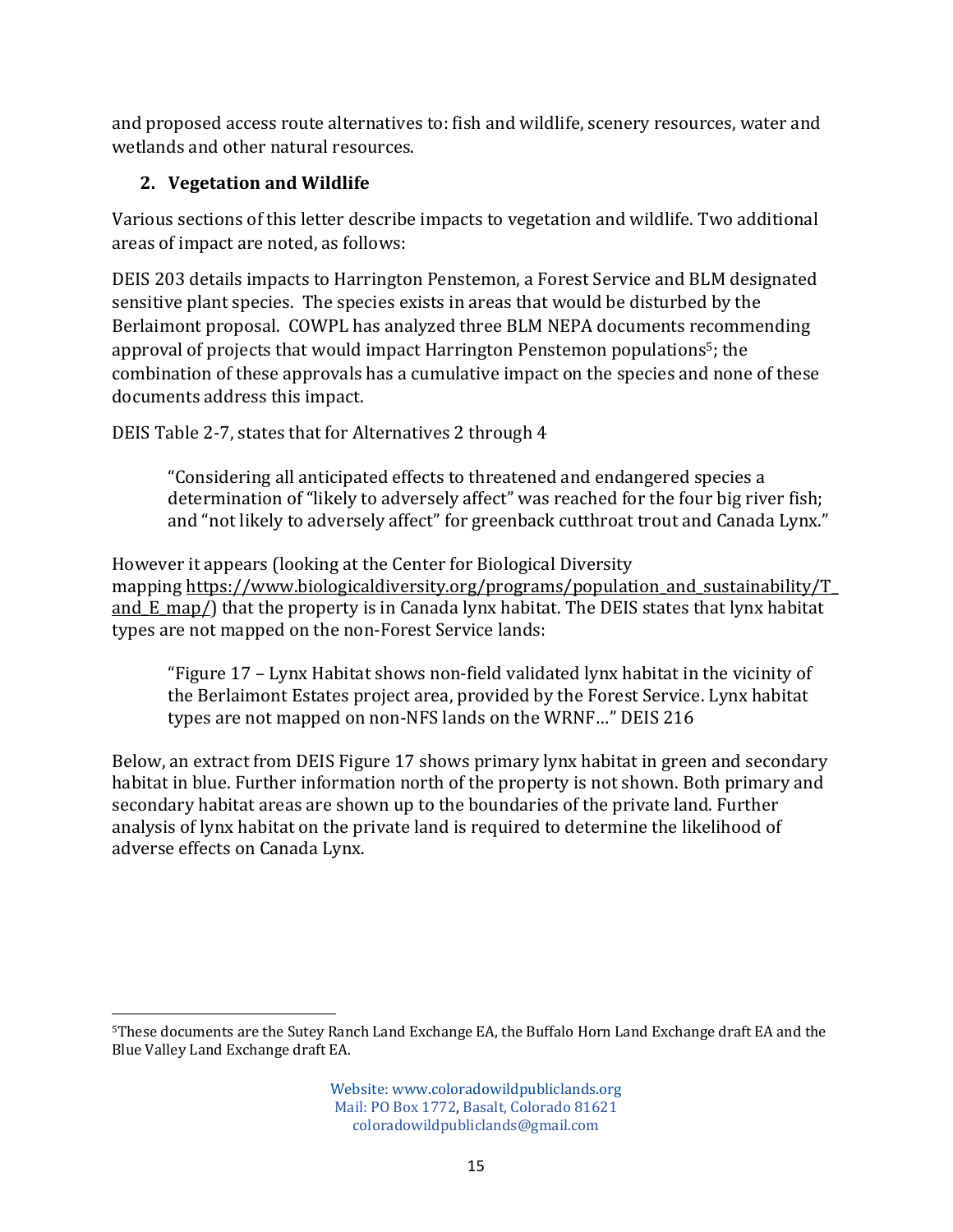

#### **3. Connected Action of Development of Private Land and Cumulative Effects**

The DEIS does not address cumulative impacts of the Forest Plan amendments, nor does it properly address the connected action of development on the proposed 19-lots as a result of the proposed access road improvements. This development could include up to 19 new homes plus accessory buildings, a proposed helicopter landing site and helicopter use (Road Variance Request), water and sewer infrastructure, power supply, significant improvements necessary for fire protection, new easement agreements and special use permits, financial commitments and private maintenance requirements. It also does not address potential precedent setting cumulative effects.

#### **4. Inconsistency with Forest Plan and Need for Amendment**

This letter has presented many reasons why the Forest Service should approve Alternative 1 – No Action and not consider using any of the other Alternatives. Perhaps one of the most important reasons is the need generated by all the proposed action alternatives (Alternatives 2 through 4) to amend the White River National Forest Land and Resource Management Plan 2002 Revision (Forest Plan).

The location of the Berlaimont property, though private, essentially places it in the middle of forest management areas that currently benefit from restrictions on use in order to protect wildlife habitat. Management Area 5.41 includes the "inside of the Berlaimont U" part of the National Forest which Alternatives 3 and 4 would bisect. It benefits from specific measures to: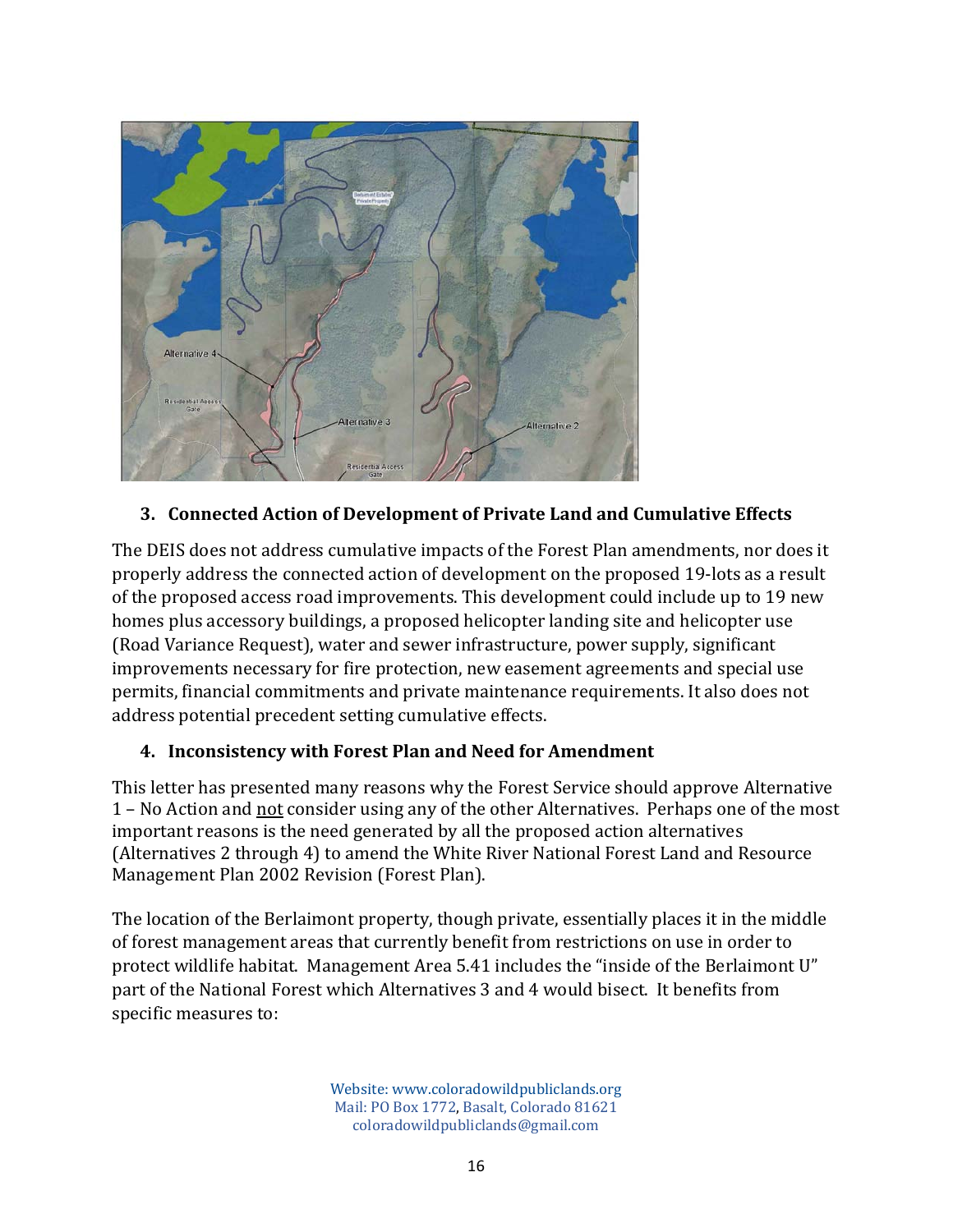"protect wintering wildlife from disturbance, winter recreation use, both motorized and nonmotorized, is generally confined to designated travel routes or use corridors. Road systems and trails are relatively undeveloped. Camping is restricted during the winter." DEIS 99

Some of the wildlife species the DEIS identifies as present in the area are:

Deer, elk, bears, two species of agency designated sensitive species of cutthroat trout, multiple sensitive avian species, and two sensitive mammal species – Townsend's big-eared bat and Canada Lynx. DEIS 212-233.

Most of these species benefit from large tracts of intact habitat and minimal human incursions into their homes, at least at the critical times of year that being the purpose of the restrictions in the Forest Plan.

Alternatives 2, 3, and 4 would all require Forest Plan amendments exempting the new road from the suitably restrictive Forest Plan directives. Not only, would these actions dilute the integrity of the forest management planning process, but they will generate far-reaching and permanent impacts on the habitat of these sensitive species by allowing a substantial increase in human incursion into these habitats. Such impacts would include more yearround recreation in the area, adverse effects from the presence of dogs, alterations in migration patterns due to new roads and residences, residential pollution (chemicals from road maintenance, landscaping, possible septic failures), decreases in stream flows, noise and light pollution.

The DEIS fails to provide sound argument that the proposed development is a reasonable use and enjoyment since it demands altering Forest Plan's wildlife objectives that are currently in the public's interest.

Moreover, the proposed Forest Plan amendments required to support the Berlaimont project will have ongoing impacts through their possible use as comparables to justify future projects. The proposed project-specific plan amendments will be used in the future, to make the case for the reasonableness of proposed similar actions in the National Forest, thereby further degrading the integrity of the habitat that the Forest Plan is intended to protect.

#### **5. Climate Change, Wildfire and Related Safety and Economic Impacts**

Per the Aspen Times, October 21, 2018.

"Firefighting costs for Lake Christine, others in White River forest topped \$40M"…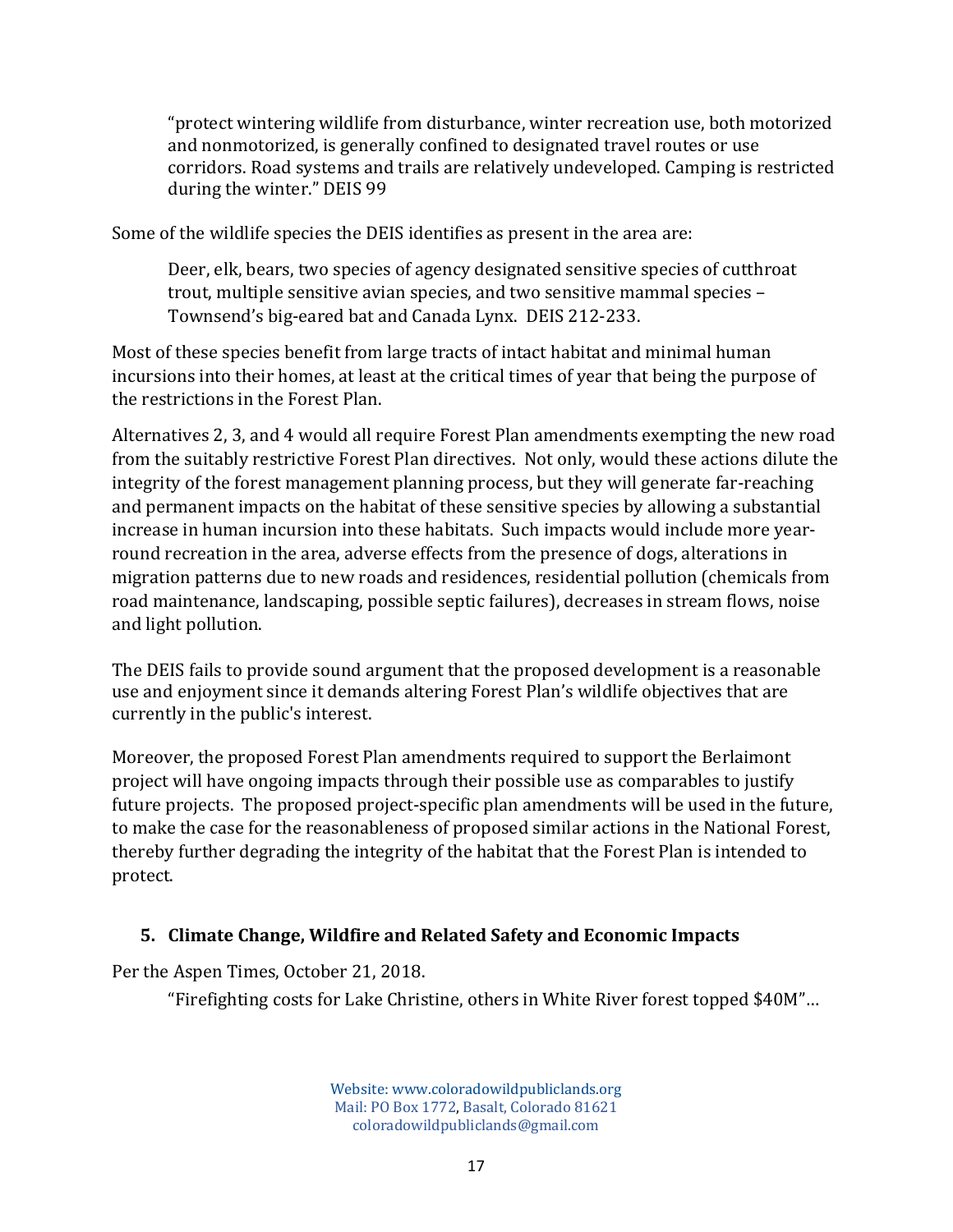"The big unknown is whether this summer was an aberration on the White River National Forest or a new normal for conditions."

"We know droughts like this go more than one year," Fitzwilliams said. "That's worrisome."

In recent years, changing climate conditions have resulted in increased wildfires. In 2018, the White River National Forest experienced at least 35 wildfires, and California has experienced fires (e.g. Paradise Fire) resulting in enormous losses of structures and human lives. The economic impacts of the wildfires are extensive too, with increasing public funds being spent on fighting the fires.

Berlaimont is located in an area of moderate to high wildfire hazard and is surrounded by undeveloped, naturally vegetated National Forest land. The Greater Eagle Fire Protection District has placed extensive requirements for fire hazard mitigation on the proposed project and access road, as part of the road variance review and approval. These include the requirements for large water storage ponds that can be used by helicopters, a large capacity water storage tank, a staging area, a helipad and many specific requirements for building construction techniques and creating outdoor defensible space. In addition, they require additional access roads through the property to assist with fire-fighting access.

The DEIS has not addressed the impacts of these requirements, including how the water rights will be acquired, where water will be taken from, and how the water will be moved and stored. The requirements for additional internal access roads need to be analyzed in relation to alternate access routes. Meeting the requirements of the Fire District will add to the impacts that will be created by the proposed development and access road.

### **G. PUBLIC COMMENT AND OPPOSITION TO DATE COMPRISE RELEVANT CRITERIA**

The Forest Service is charged with "considering any other relevant criteria" in their determination of reasonableness. Public opinion constitutes relevant criteria, especially as this relates to decisions made regarding Public Lands.

There has been enormous public opposition to the proposed DEIS recommended Alternative 3. Opposition has been documented in hundreds of letters and comments both in the scoping process and in response to the DEIS, see also Section A, above.

Opposition has sparked news commentary such on March 8, 2018 CBS: https://denver.cbslocal.com/2018/03/08/edwards-berlaimont-paved-road/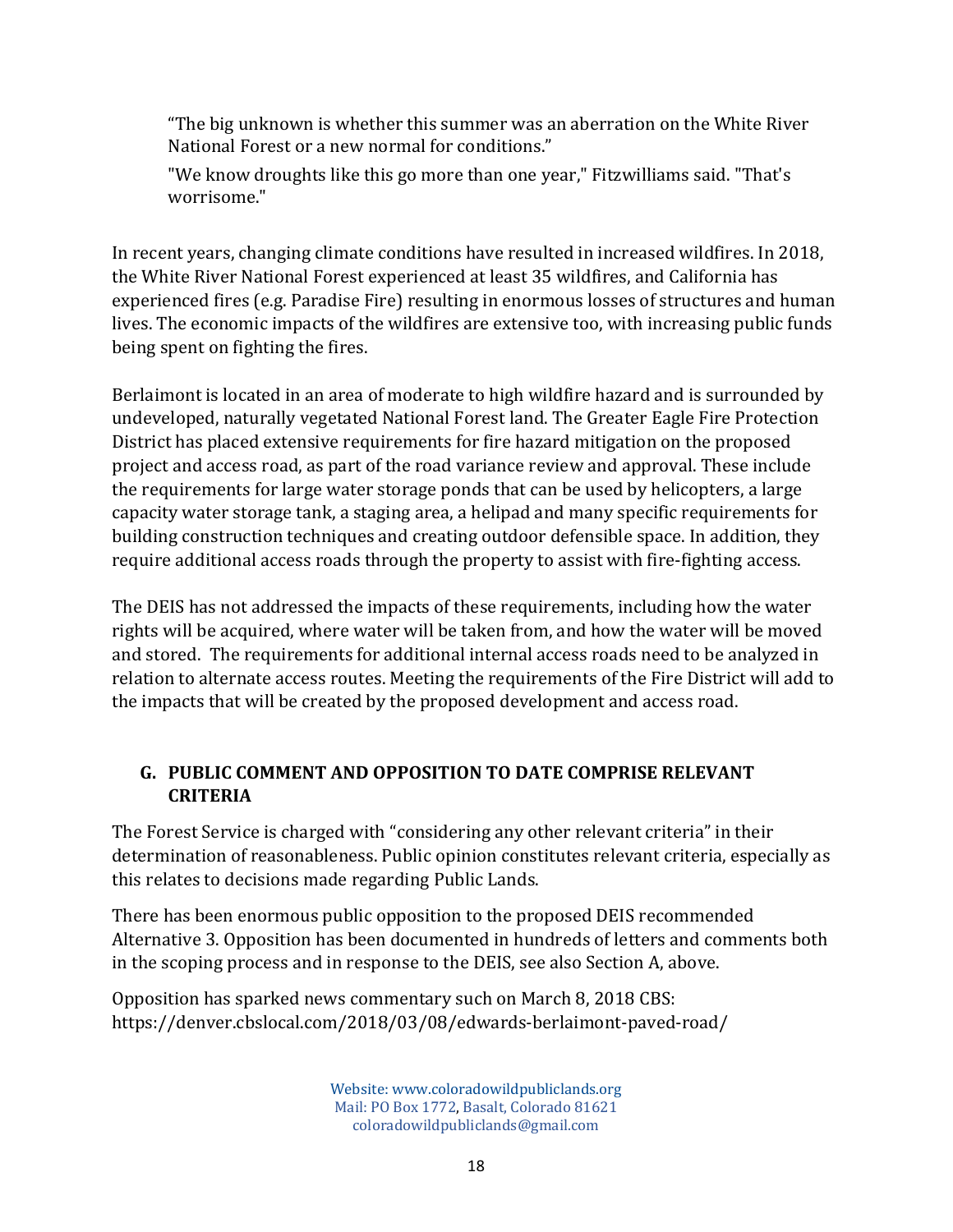Letters continue to be published regularly in the Vail Daily News, the following are just a few to date:

March 1, 2018, Peter Hart August 31, 2018, Andy Wiessner September 18, 2018, Jacci McKenna October 17, 2018, Mark Stephens November 22, 2018, Doss Malone December 1, 2018, Howard Leavitt December 7 2018, Anne Essen

A petition in opposition to the DEIS Preferred Alternative has been submitted to the Forest Service and currently has at least 2400 signatures. Vail Daily December 15, 2018 (https://www.vaildaily.com/news/more-than-2400-petition-signatures-opposeberlaimont-plan-north-of-edwards/).

### **H. DEIS INADEQUACY PER NEPA REQUIREMENTS**

NEPA provides standards and requirements for preparing an Environmental Impact Statement. The following are areas that have not been fully addressed in this DEIS.

The stated Purpose and Need is too narrow.

"The purpose of the proposed project is to provide an improved road to Berlaimont Estates' private property." DEIS 3

"The need for the proposed project is that Berlaimont Estates desires to develop single-family residences on their property. The current maintenance level and condition of the existing FSRs are not at the level desired by Berlaimont Estates to meet their objectives." DEIS 3

By limiting the purpose of the proposed action to providing "an improved road to Berlaimont" which is needed because "current maintenance and condition of the existing FSRs are not at the level desired by [the proponent]", the Forest Service ensures that only the proposed action could possibly fulfill the stated purpose and need. The courts have frowned on purpose and need statements that were similarly too narrow. The Seventh Circuit has stated:

No decision is more important than that delimiting what these "reasonable alternatives" are ... One obvious way for an agency to slip past the structures of NEPA is to contrive a purpose so slender as to define competing "reasonable alternatives" out of consideration (and even out of existence) ... If the agency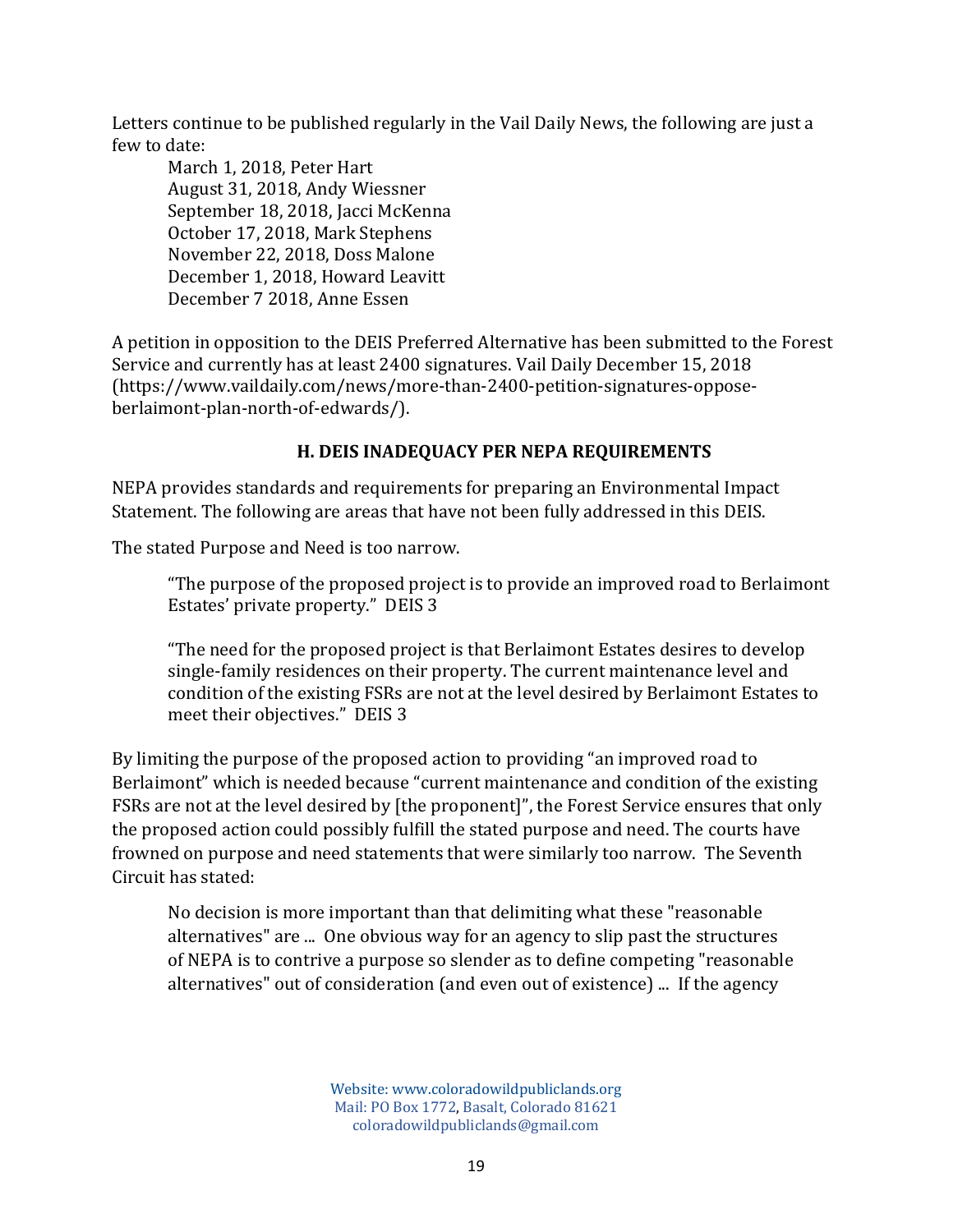constricts the definition of the project's purpose and thereby excludes what truly are reasonable alternatives, the EIS cannot fulfill its role.<sup>6</sup>

The need for the DEIS is not that Berlaimont wants to have a better road for their subdivision, it is to evaluate the potential impacts of the level of development and necessitated infrastructure on the National Forest. Using this approach, the DEIS would have described the purpose as "to evaluate possible access routes". The overly narrow and inaccurate statement of purpose and need also serve to obscure impacts by focusing on the road and not the actual development.

The purpose and need of the project should be to provide for adequate access as required by ANILCA. As discussed above, the Forest Service's presupposition that an improved road is necessary for adequate access predetermines the outcome in a way that is not allowed pursuant to NEPA.

The DEIS does not consider the cumulative impacts of the proposal's disturbance of Harrington Penstemon populations. Federal management agencies have multiple on-going NEPA processes which would result in impacts to this Sensitive Species (designation per both the Forest Service and the BLM); each of these analyses treats the impacts from the individual proposals in isolation, without analyzing the cumulative impacts of the multiple projects. (See Section V (F) for more detail.)

The DEIS does not consider a viable alternative. The most plausible alternative is Alternative 1, combined with Forest Plan amendments that would allow winter motorized travel to Berlaimont residents only, making it an action alternative. This would allow the proponent a reasonable use of the property over existing roads, require no additional review from the county, have far fewer impacts and probably be more financially feasible, given the multi-million dollar estimates for road construction associated with the large scale development proposal.

The DEIS does not adequately analyze connected actions. One of the connected actions is construction and existence of multiple residences and roads on private land as well as the additional manmade infrastructure required as a condition of the approval of the road variance. The denizens of the forest do not recognize property lines and development of the proposed size will have significant, long term impacts on the area. The DEIS has not adequately analyzed the combined, long-term impacts of residences, roads and infrastructure.

 6 Simmons v. United States Army Corps of Engineers, 120 F.3d 664, 660 (7th Cir. 1997).